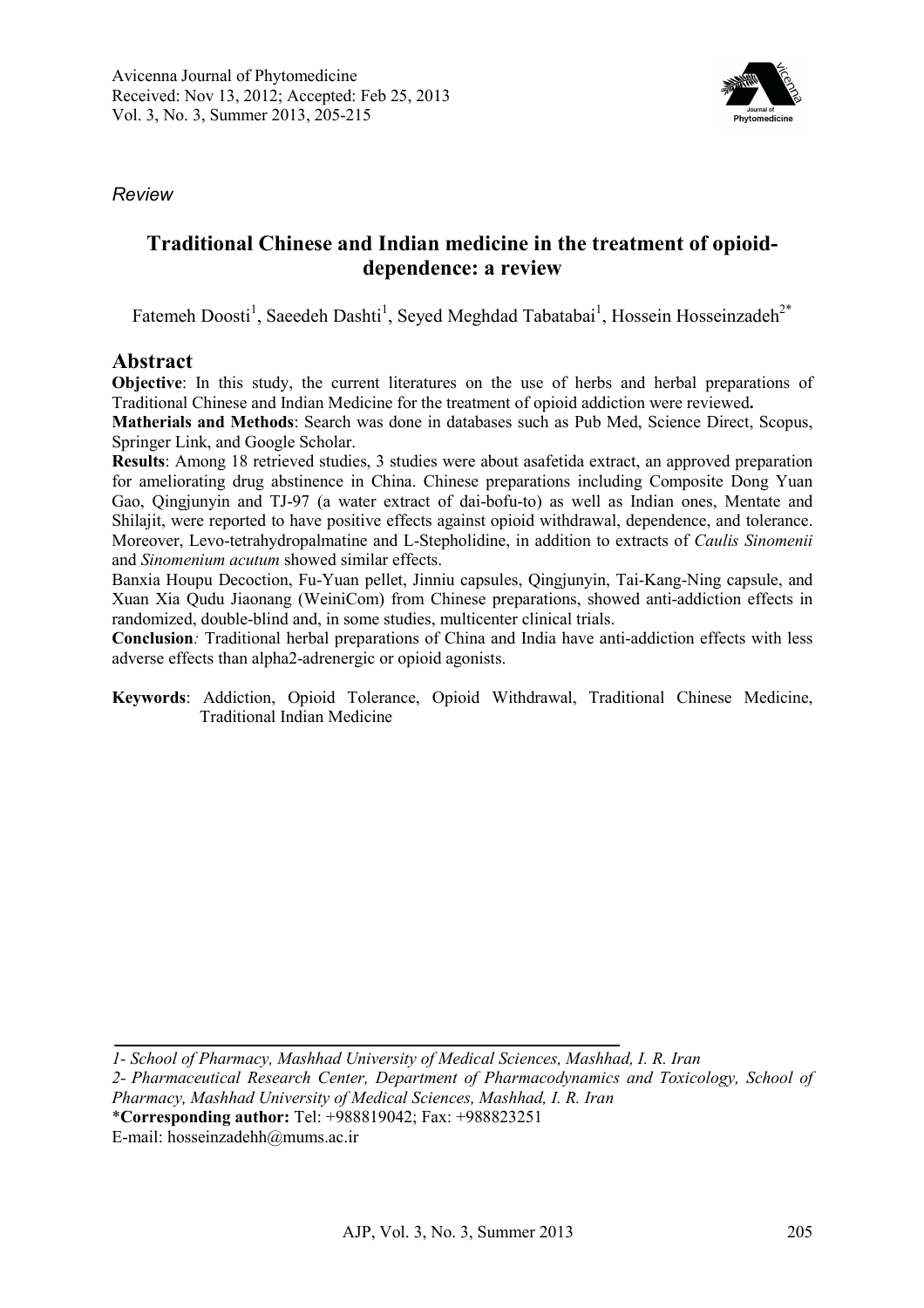## **Introduction**

Opioids are important drugs for relieving severe pain. Unfortunately, developing tolerance and dependence to them are problems associated with their use. Tolerance causes a need to increase the dosage and dependence induces withdrawal syndrome if the drug is discontinued (Christie 2008). Furthermore, there is no approved treatment for opiate tolerance and dependence. To find a proper treatment, herbal therapy, complementary, and traditional medicine are extremely appreciated. Herbal preparations of Chinese and Indian traditional medicines and some plants belonging to these medicine systems with effect on opioid tolerance and dependence are reviewed in this study.

Traditional Chinese Medicine (TCM) has been applied in China for over two thousand years and has been used for treatment of drug addiction for 200 years. At least 10 medicines of TCM have been approved for the treatment of opiate addiction by Chinese State Food and Drug Administration (SFDA) (Shi et al., 2006).

### **Method**

We searched articles about the remedies in traditional Chinese and Indian medicines for treatment of opioid addiction. The search was done in databases such as PubMed, ScienceDirect, Scopus, Springer Link and Google Scholar. The articles were studied and their main points were extracted and mentioned.

## **Results**

Several preparations, plants, and active ingredients of plants were found in this search with certain effects on opioid addiction proven in animal or clinical studies. These include:

#### **Asafetida extract**

Asafetida extract is derived from factice resin of *Ferula sinkiangensis K. M. Shen* or *Ferula fukanensis K. M. Shen*. Some of its ingredients are a-pinene, 2-borneol, terpin4-ol, D-fenchyl alcohol, pinocarveol, disulfide compounds,  $2, \frac{2}{2}$ <br>dimethylthionropane 1  $2$ dimethylthiopropane, 1, diethylthiopropane and N, Ndimethylthioformamide. It is effective in destroying intestinal worms, treatment of parasite-induced malnutrition, swelling pain in stomach and abdomen, abdominal mass, cold, malaria, diarrhea, and prevention of measles, but its strong odor has limited its usage (Wang, 2007)

It has also been used in a pharmaceutical preparation which is useful in ameliorating drug abstinence and treatment of addicted subjects to opioids, marijuana, diamorphine, and the like. Its bitter taste and strong odor was weakened or covered up by new techniques (Wang, 2007).In the experimental stage, 50 rats were made dependent to morphine in 14 days. Ten other rats received saline at dose of 0.2 ml/100 g according to the times of morphine injections, as negative control group. On the  $13<sup>th</sup>$  day, the day before the last morphine injection, the 50 rats were divided into 5 groups including morphinedependent group, positive control group which received clonidine perfusion and 3 groups receiving 4, 2, and 1 g/kg of asafetida injection (i.p.) on days 13 and 14. Negative control group and morphinedependent group received only saline in these 2 days.

Animals were treated with a last dose of morphine on day 14, one h after receiving clonidine or the extract, animals were treated with morphine. Forty minutes later, they were weighed and injected by naloxane (4 mg/kg). Abstinence symptoms such as abnormal posture, irritation, teeth chattering, and autonomic nervous system symptoms such as lacrimation, diarrhea, and salivation of rats were observed and recorded for 2 h. Body weights of rats were measured at 30 and 60 min after naloxane injection.Results showed that asafetida injection could significantly decrease scores of abstinence reactions and inhibited the weight loss compared with morphinedependent rats (Wang, 2007).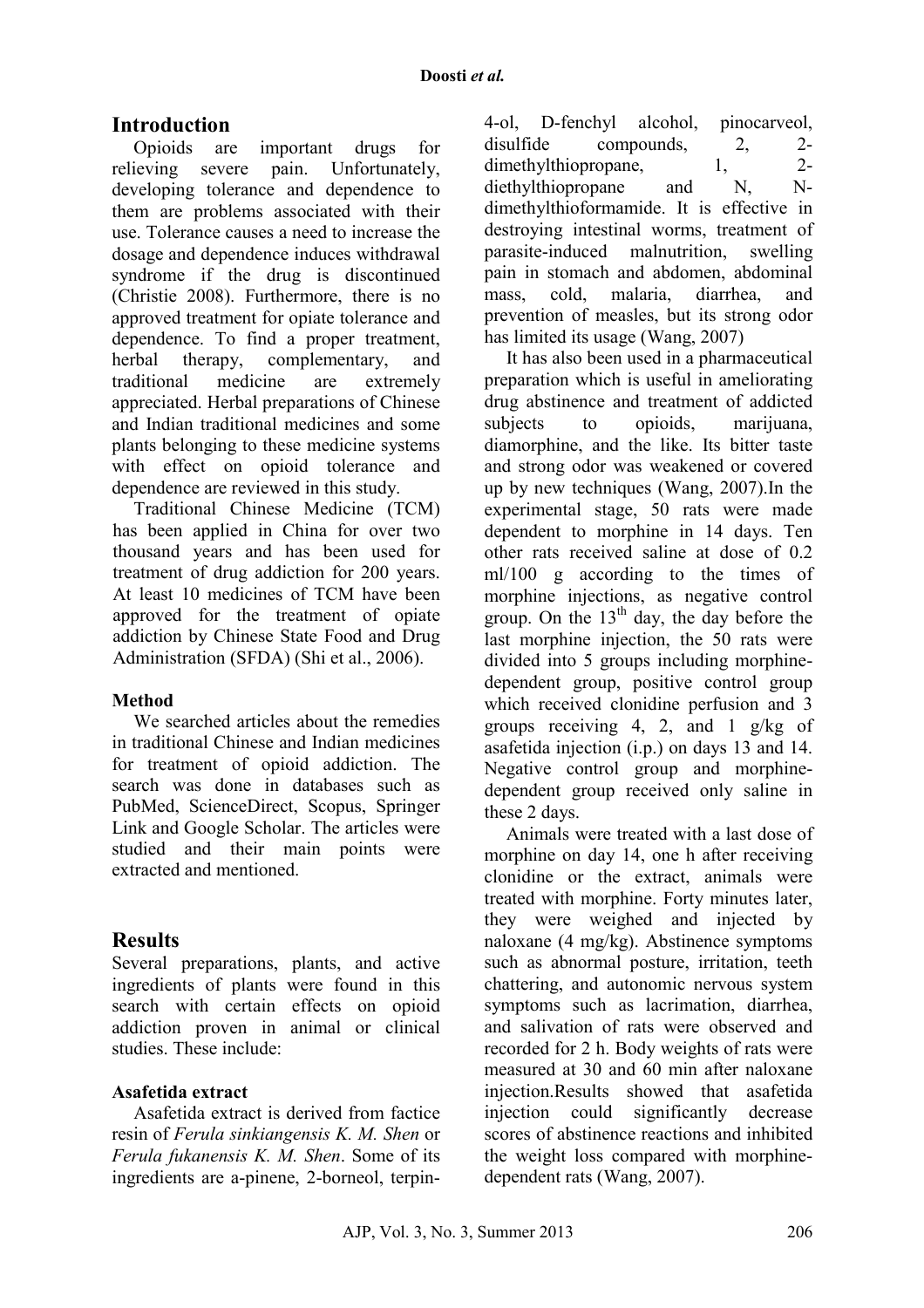In the clinical stage, drug-addicted people were randomly divided into asafetida-injected group (thrice per day, 2 ml of the extract, equivalent to 1 g of original crude material per time, intramuscularly, for 3 days), Phenoxyimidazoline hydrochloride group (0.1 mg/tablet, thrice per day, a tablet per time, for 3 days) as positive control group and negative control group (thrice per day, 2 ml saline per time, intramuscularly, for 3 days). Abstinence symptoms were evaluated.

As a typical case, subjects addicted to heroin for over 10 years were chosen and the same clinical trial was done for them. The only difference was that asafetidainjected group received 5 ml of the extract (equivalent to 2.5 g of original crude material) per time. Moreover, gooseflesh, chills, flaccidity, general aching, and muscular twitching were observed in addition to the mentioned symptoms. These two clinical trials showed that this extract had ameliorating effects on both "moderate" and "serious, deeply, over a long time addiction to drugs". This medicine is available in various dosage forms including injection, capsules, drop pill, tablet, granule, powder, oral liquid. These are explained in detail in the patent with exact pharmaceutical methods to prepare them (Wang, 2007).

# **Xuan Xia Qudu Jiaonang (WeiniCom)**

Xuan Xia Qudu Jiaonang (WeiniCom) is a herbal compound in Chinese medicine. It is composed of extracts of *Coptis chinensis* rhizome*, Schisandra chinensis, Angelica sinensis, Astragalus membranaceus, Glycyrrhiza glabra, Terminalia chebula, Zingiber officinalis, Ziziphus jujube, Panax quinquefolius, Ganoderma Lucidum, Nauclea* Spp.*, Cordyceps sinensis, Magnolia officinalis, Epimedium grandifora, Corydalis yanhusuo, Corydalis decumbentis, Eleutherococcus senticosus, Sida Cordifolia,* and *Rhodiola crenulata*  (Hao and Zhao, 2000).

In a double-blind clinical trial, the effect of this compound on withdrawal signs and craving was investigated. Forty-two heroin addicts were randomly divided into two groups, 21 cases in WeiniCom group and 21 cases in buprenorphine group. There was no negative control in this study. During 14 days of treatment period, withdrawal signs and craving and also the adverse effects were evaluated in these two groups. Treatment in both groups was safe and well-tolerated but the reduction in withdrawal symptoms and craving was better and faster in WeiniCom group. WeiniCom needed a shorter period of time to make an effect (Hao and Zhao, 2000).

# **Qingjunyin (QJY)**

Qingjunyin (QJY) is a Chinese herbal preparation and its effect on withdrawal syndrome was evaluated both experimentally and clinically. In the experimental study, white rats and mice became dependent on morphine by increasing doses of morphine. Afterward, they were divided into 4 groups, large dosage QJY group, small dosage QJY group, sustained morphine group, and control group. After naloxane injection to the animals, number of jumping reflexes was reduced and animal weights were enhanced significantly and dosedependently in QJY groups (Lu et al., 1998).

In a clinical study, 100 heroin addicts received 180 ml QJY (p.o.) once a day for 10 days as QJY group. Two groups, including 50 cases in each group, were treated with clonidine or methadone for 10 days as positive control groups. There was no placebo group in this study. The effect of QJY on treatment of addiction was observed according to detoxification standards. The abstinence symptoms in QJY detoxification group were lower than clonidine group in the first 3 days of the trial, but later, this difference was not seen and it was as effective as clonidine. The scores of abstinence syndrome were equal in QJY and methadone groups in the first 5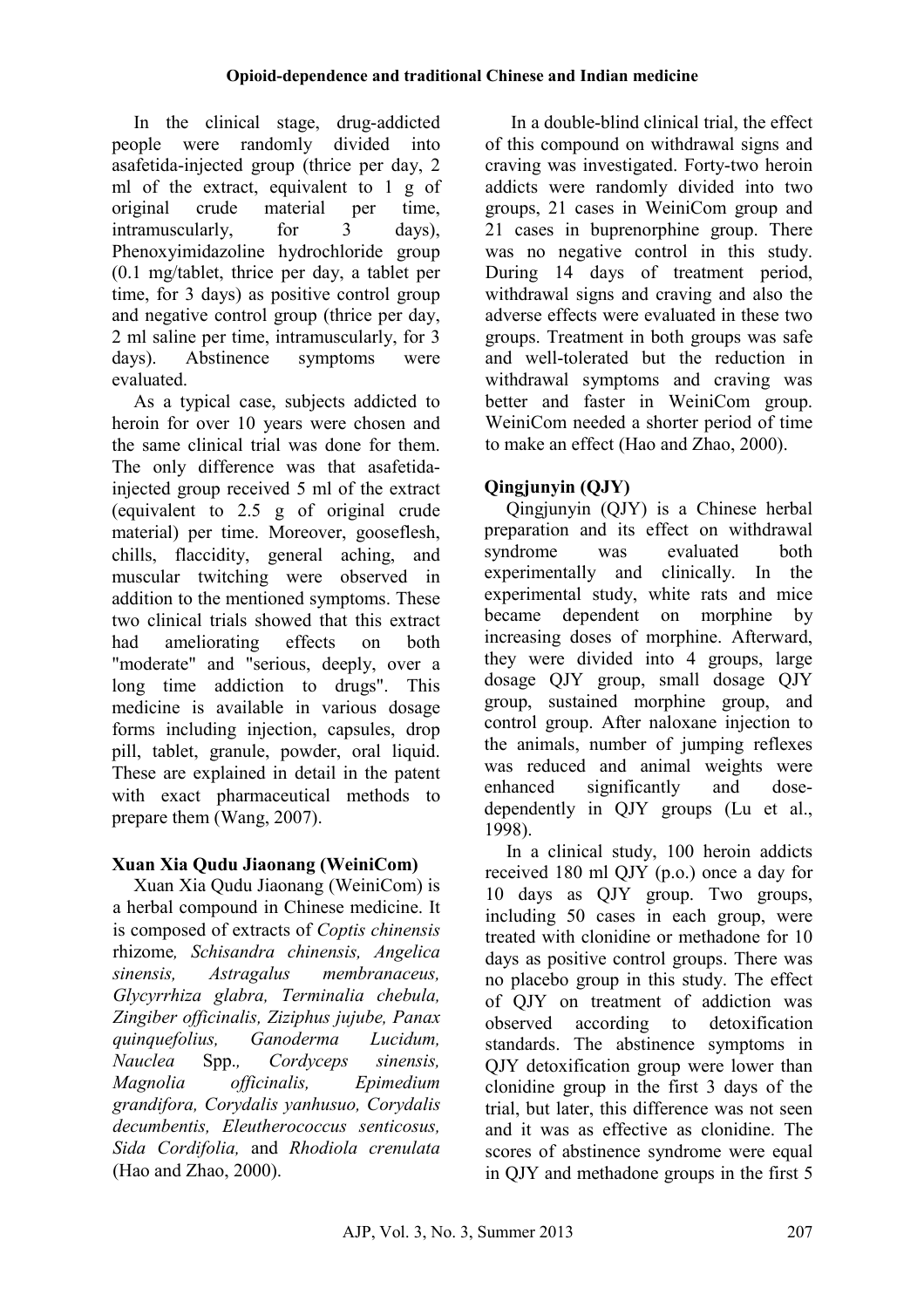days of the treatment but in the late 5 days of the treatment, QJY was less effective than methadone. (Lu et al., 1997).

#### **Jinniu capsules**

Jinniu capsules contain herbs and marine products extracts used in traditional Chinese medicine. In a randomized, double-blind and multicenter clinical trial, the efficacy and safety of Jinniu capsules in the treatment of heroin withdrawal symptoms were investigated in comparison with lofexidine. Two hundred and twelve heroin addicts were divided into 2 groups and were treated with Jinniu capsules or lofexidine for 10 days. There was no negative control in this study. The withdrawal symptoms were assessed daily and anxiety scores were evaluated on days 0, 5, and 10. Vital signs and side effects were also checked to assess the safety of Jinniu capsules. Withdrawal signs and anxiety scores decreased over the time of the trial in both groups and there was no significant difference between them. Moreover, no serious adverse effects were observed in the treatment period (Shi et al., 2008).

#### **Levo-tetrahydropalmatine (l-THP)**

Levo-tetrahydropalmatine (l-THP) is an alkaloid present in plenty of Chinese herbal preparations. It is obtained from Chinese herbs of Corydalis and Stephania genera. In a study, the inhibitory effect of l-THP on psychological dependence and locomotor stimulation induced by oxycodone was shown by conditioned place preference (CPP) method in rats and mice. In this study, oxycodone treatment (0.32-5.0 mg/kg) resulted in the development of CPP and oxycodone (2.5 mg/kg) enhanced cAMP response element-binding (CREB) and extracellular signal-regulated kinases (ERK) phosphorylation in nucleus accumbens and hippocampus. l-THP at doses of 6.25-18.50 mg/kg did not show any CPP or aversion solely but cotreatment with l-THP and oxycodone in conditioning phase reduced the

development of CPP induced by oxycodone in rats. It also inhibited the increase of CREB and ERK phosphorylation in nucleus accumbens and hippocampus which may be the underlying mechanism in inhibition of oxycodoneinduced CPP (Liu et al., 2009b).

### **L-Stepholidine**

L-Stepholidine, an alkaloid found in Chinese herbs of *Stephania* genus. L-Stepholidine (SPD), is a D1 receptor partial agonist and D2 receptor antagonist. It has been proven to have antipsychotic effects in animal models. In a study from 2007, the effect of SPD on CPP induced by morphine was investigated in rats. CPP was induced in rats by daily injection of morphine (10 mg/kg, i.p.) for 6 days. Daily administration of SPD before morphine injection within these 6 days decreased morphine induced CPP, in a dosedependent manner (acquisition test) but a single treatment with morphine (10 or 20 mg/kg, i.p.) on the day following acquisition of morphine did not have any inhibitory effect on CPP induction at any of the doses (expression test). CPP disappeared after 21 days of salinetreatment. After that, a single morphine injection (3 mg/kg, i.p.) resulted in reacquisition of morphine induced CPP. However, administration of SPD (10 or 20 mg/kg), 30 min before this 3 mg/kg dose of morphine, inhibited morphine CPP reacquisition. It was also shown that SPD did not show any effect on food-induced CPP so it does not act through the mechanisms related to learning ability (Wang et al., 2007).

### **Banxia Houpu Decoction**

Banxia Houpu Decoction contains *Pinellia ternata*, *Poria cocos*, *Magnolia officinalis*, *Perilla frutescens,* and *Zingiber officinale*. It has been used for treatment of diseases related to depression for hundreds of years in China (Rauf et al., 2012).

The efficacy of Modified Banxia Houpu Decoction (MBHD) in treatment of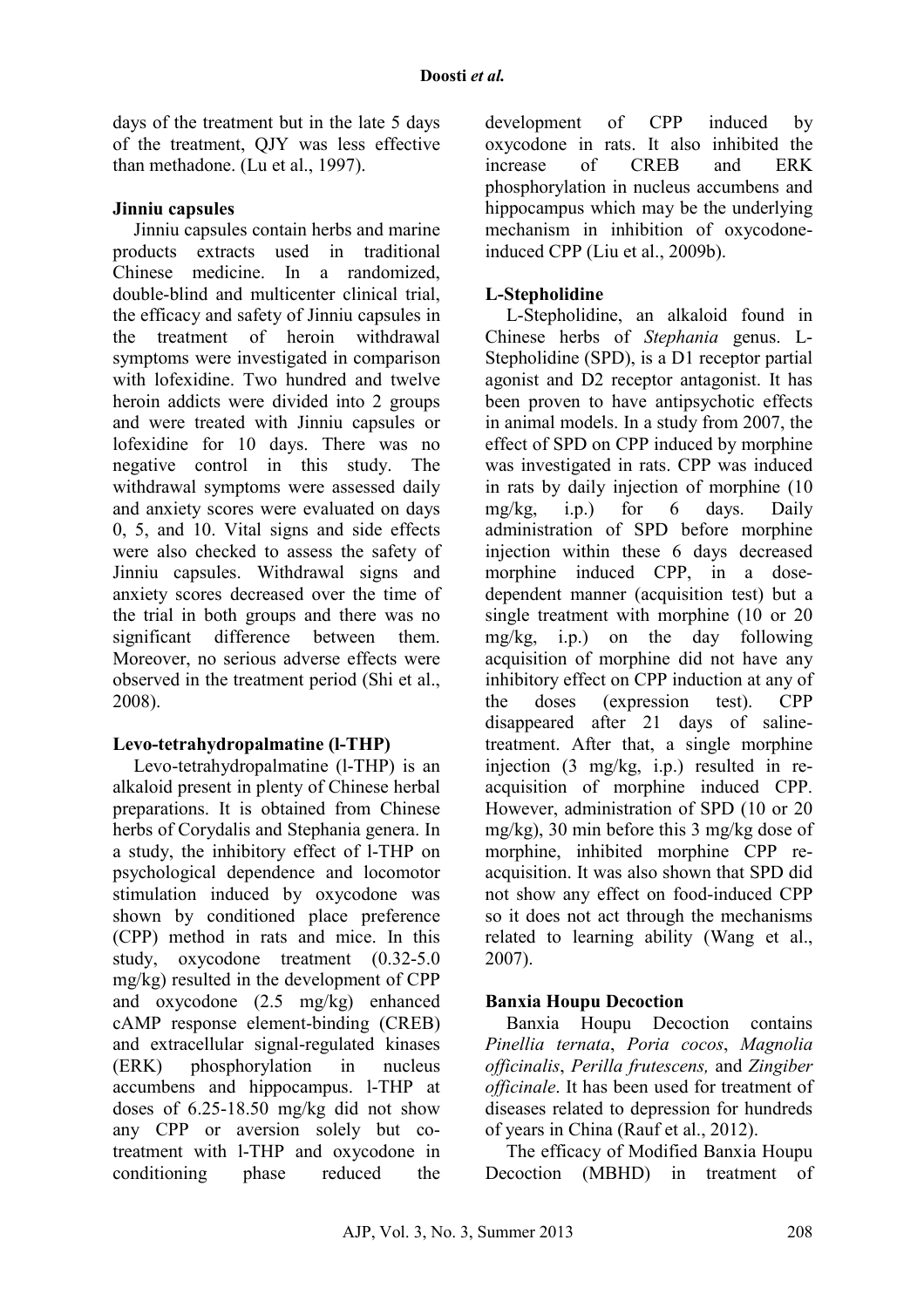protracted heroin withdrawal symptoms was studied in a randomized clinical trial. In this study, 187 heroin addicts were divided into 3 groups, 58 addicts in control group, 62 in treatment group A and 67 in treatment group B. Detoxification was done by lofexidine hydrochloride tablet in all the addicts during 12 days. Treatment group A received MBHD since the end of the detoxification period but group B received it from the beginning of the detoxification for 60 days. Ten days after MBHD treatment, protracted withdrawal symptoms were observed and re-abusing rate in patients after 1 year was measured by urine test. The score of protracted symptoms of withdrawal syndrome was decreased in treatment groups compared with the control group. Moreover, Group B showed a significantly better response in comparison with group A. Re-abusing rate was also significantly less than control group and group A. MBHD was then concluded to be useful to ameliorate protracted withdrawal symptoms in heroin addicts after detoxification (Huang et al., 2004).

## **Fu-Yuan pellet (FYP)**

Fu-Yuan pellet (FYP) is a formula in TCM for detoxification of opiates. It consists of 10 herbs, including Divaricate Saposhnikovia Root, Glabrous Greenbrier Rhizome, Prepared Dried Ginger, Dried Tangerine peel, Excrementum Pteropi, Hawthorn Fruit, Eucommia Bark, Desertliving Cistanche, Tangshen, and Largehead Atractylodes Rhizome (Mesh). In a randomized and double-blind clinical study, the efficacy and safety of FYP for treatment of heroin addiction was investigated. In this study, 225 heroin addicts, aged 18-55, were chosen according to Diagnostic and Statistical Manual of Mental Disorders, Fourth Edition (DSM-IV) classification criteria such as positive response in urinary heroin test 8-36 hours after the last time of heroin usage and indicating withdrawal syndrome scores above 50. This multicenter study was done in 3 drug-addiction treatment centers in China. Lofexidine was used as a positive control. Subjects were treated with FYP or lofexidine in a similar schedule for 10 days and total withdrawal scores and daily rate of reduction in withdrawal syndrome signs were measured daily. Both groups showed a significant reduction in withdrawal signs after 3 days and also FYP had fewer side effects than lofexidine (Wang et al., 2009).

## **TJ-97**

TJ-97 is a water extract prepared from dai-bofu-to which is a Kampo medicine (Chinese traditional prescriptions) composed of herbal drugs).

The effect of TJ-97 on withdrawal syndrome was assessed on isolated ileum segments of guinea pigs which were dependent on morphine. After naloxone administration, TJ-97 reduced contractions in the ileum segments in the presence or absence of atropine. It also decreased contractions induced by low-frequency electrical stimulation or nicotine in the segments but it did not inhibit the contractile responses resulted from exogenous Acetylcholine or substance P. Morphine-dependent rats were also treated with TJ-97(i.p.) and after 30 min received naloxone. These rats had less number of excretions and less amount of feces or diarrhea. Therefore, it was claimed that TJ-97 acts through inhibition of the release of Ach and substance P from nervous structures in ileum wall (Takamura et al., 1995).

## **Tai-Kang-Ning (TKN) capsule**

Tai-Kang-Ning (TKN) capsule is an herbal formula in TCM. In a randomized and double-blind clinical study, the efficacy and safety of TKN for treatment of acute heroin abstinence symptoms were evaluated. Sixty-four heroin addicts with acute withdrawal symptoms were chosen and were treated with lofexidine, as a positive control, or TKN in a similar schedule for 10 days. Both groups showed reduction in acute withdrawal symptoms after 3 days and there was no significant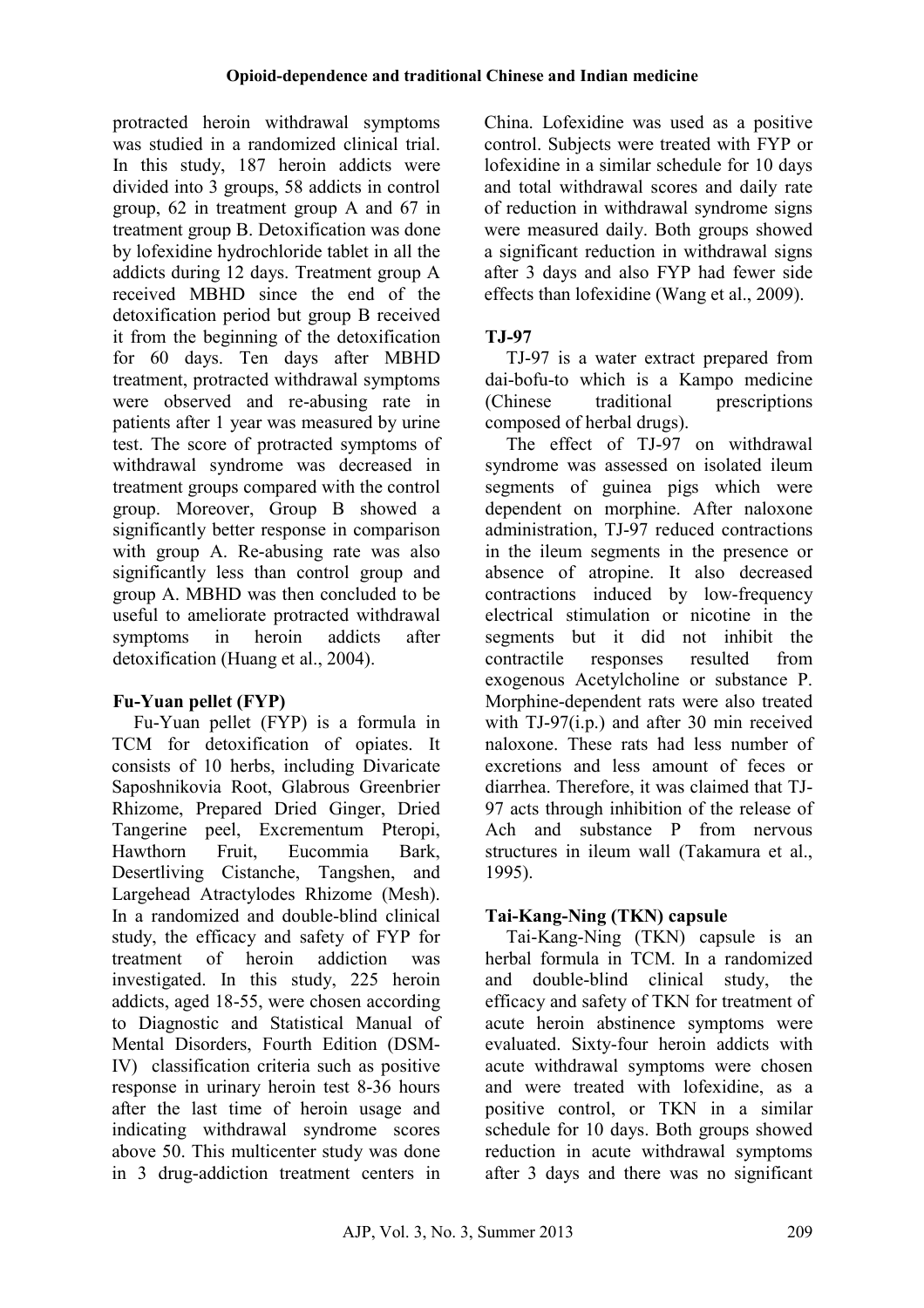difference in the efficacy and safety between 2 groups (Kang et al., 2008).

### **Composite Dong Yuan Gao (CDYG)**

Composite Dong Yuan Gao (CDYG) is a Chinese herbal preparation. Its effect on morphine withdrawal symptoms was studied in white rats and mice. Animals became dependent on morphine by increasing doses of morphine and then were divided into 4 groups, small dose CDYG group, large dose CDYG group, sustained morphine group, and control group. After naloxan injection (i.p.), number of jumping responses was reduced and animal weights were enhanced significantly and dose-dependently in CDYG groups than control group (Wu et al., 1995).

### *Caulis Sinomenii*

Caulis Sinomenii is a Chinese plant and is known for its anti-inflammatory effects. The effect of this plant  $(10 \text{ g/kg})$  and sinomenine (60 mg/kg) on morphine CPP was assessed in mice. Histamine levels were also measured in the mice brains. Treatment with the extract as well as sinomenine reduced morphine place preference and lowered histamine levels in the brain (Mo et al., 2006).

### *Camellia sinensis*

Green tea or *Camellia sinensis* (Theaceae) is a very popular herb used all over the world. The effects of (-) epigallocatechin gallate, one of the main tannins was investigated in morphinedependent rats. This compound attenuated withdrawal signs dose-dependently. It also showed inhibitory effects on morphineinduced increased cAMP concentrations in the locus coeruleus at 100 mg/kg. Moreover, it inhibited D-2 dopamine receptor signaling (Oh et al., 2007).

### **Mentate**

Mentate is a proprietary psychotropic preparation made of eight Indian herbal drugs common in ayurvedic medicine: Brahmi (*Hydrocotyle asiatica*), Shatavari (*Asparagus racemosus*), Buchh (*Acorus calamus*), Ashwagandha (*Withania somnifera*), Giloi (*Tinospora cordifolia*), Amla (*Emblica officinalis*), Shankhpushpi (*Evolvulus alsinoides*), Kuth (*Saussurea lappa*), and Triphala. In a study, the effects of chronic administration of this preparation on morphine tolerance and dependence were investigated in Balb-C mice. The mice were pretreated with saline or Mentate at various doses (20-500mg/kg s.c.), and after 30 minutes, morphine (10 mg/kg) or saline was injected (twice a day). The analgesic responses were tested on days 1, 3, 9, and 10 by the tail flick test. Moreover, naloxone-precipitated jumping response was assessed. The results showed a significant inhibition of tolerance to the analgesic effects, with tail flick latency response reaching the cut-off point (10 seconds) with high doses of Mentate on days 9 and 10.

The drug had no intrinsic analgesic property since the tail flick latency score of Mentate-treated groups were not significantly higher than saline-treated groups. Moreover, it was shown that the presence of the drug is not necessary when the test is being carried out, possibly ruling out any potentiating interaction of the drug with morphine. Furthermore, Mentate was shown to significantly and dosedependently inhibit jumping responses after naloxone challenge. Still, it could not completely vanish these signs (Kulkarni and Verma, 1992).

### **Shilajit**

Shilajit is a brownish exudate that emerges from decomposition of plant and animal material by the pressure of layers of rock. This ayurvedic drug has long been used as an adaptogen and rejuvenator in ancient Indian medicine. Many medical applications have been proposed for Shilajit and its active constituents (namely humic acid and fulvic acid) but there have not been plenty of convincing data to prove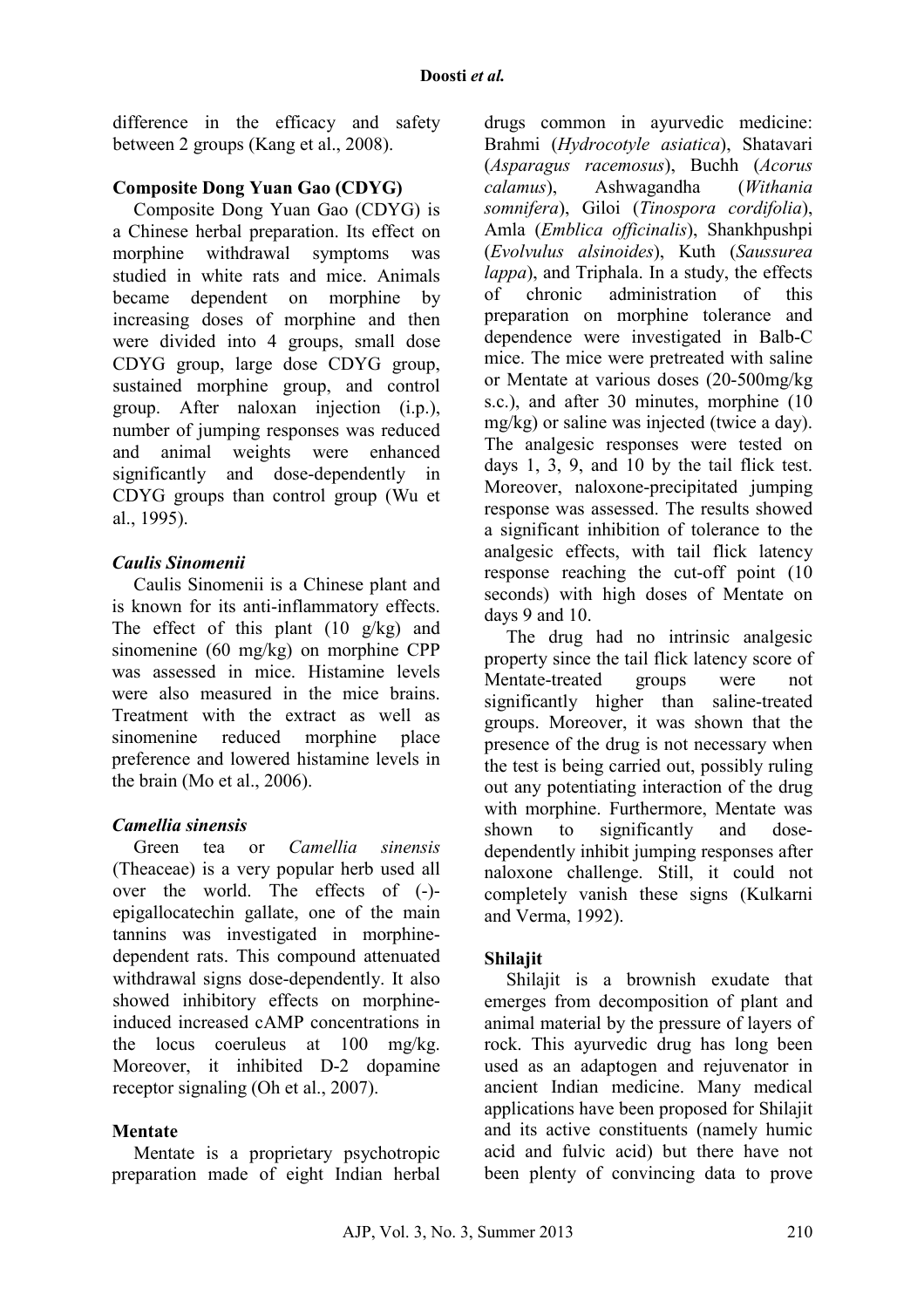these properties (Emami et al., 2012; Innocenti et al., 2007). Nonetheless, in one study in 2001, processed Shilajit was shown to inhibit tolerance to analgesic effects of morphine. Swiss mice were injected with morphine (10 mg/kg, i.p., twice a day) for 10 days. The control group received vehicle on the same schedule. Two groups (n=8) were administered 0.1 and 1 mg/kg of processed Shilajit, from day 6 through day 10. On day 11, all groups received 10 mg/kg i.p. of morphine and the analgesic response was measured by the hot plate test. The mice were tested every 30 minutes up to 240 minutes. The drug, with both doses, reduced significantly the tolerance to analgesic effects of morphine. Shilajit by itself, had no analgesic effects at the administered doses, nor did it potentiate the analgesic effects of morphine, as morphine-naïve mice treated with processed shilajit showed no significant difference compared with the control group. The authors attributed this effect to the immunomodulatory properties of Shilajit, but no test was done to prove that (Tiwari et al., 2001).

## *Benincasa hispida Cogn*

*Benincasa hispida Cogn.* (Cucurbitaceae) fruits are popular vegetable in tropical regions such as India. The fruit is mentioned in the Ayurveda to be beneficial in nervous disorders. In animal models, its analgesic effect has been demonstrated. It contains triterpenes, sterols, and glycosides.

Grover et al. (2000) evaluated the fresh fruit pulp juice of this plant for its preventive and suppressive potential against morphine withdrawal syndrome in morphine-dependent Swiss mice. Mice were grouped into saline, untreated dependent and treated (1 ml/mouse, p.o., along with morphine) dependent. The mice were observed for their jumping reflexes 16 h after the last dose of morphine. The untreated dependent group was then divided into two subgroups, one received 1 ml of the juice p.o. 17 and 27 h after the last morphine dose and the other received no treatment. The subgroups were then assessed for their jumping (for 2 min) and defecation reflexes (for 24 h), 29 h after the last dose of morphine. In the first part, the mice treated with *B. hispida juice* did not have jumping episodes compared with untreated dependent mice. In the second part of the study, the subgroup which received the juice showed no jumping compared with the other subgroup and markedly lower number of stools. It was concluded that the juice of *B. hispida* could potentially prevent morphine withdrawal problems or suppress these complications after their onset. No positive control was used in this experiment and the method of induction of dependence was not clear. Different doses and different routes of administration could also have been examined (Grover et al., 2000).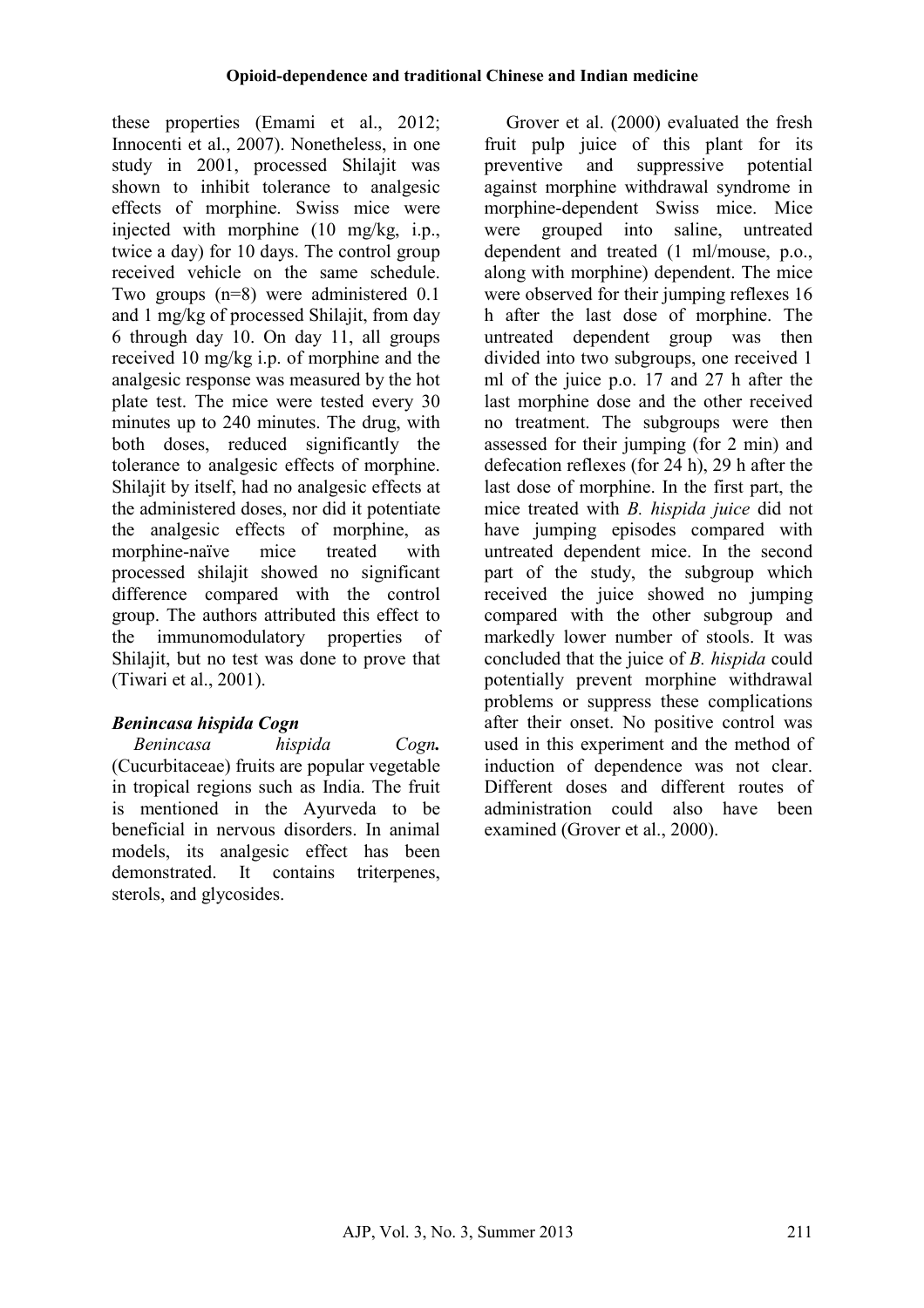Table 1. A brief review on herbal preparations of Traditional Chinese Medicine for the treatment of opioid addiction.

| Preparation or<br>compound                         | Method                                                                                                           | <b>Tested</b><br><b>Doses</b>                                                                                        | <b>Possible Mechanisms</b>                                                                                 | <b>Authors</b><br>and Year |
|----------------------------------------------------|------------------------------------------------------------------------------------------------------------------|----------------------------------------------------------------------------------------------------------------------|------------------------------------------------------------------------------------------------------------|----------------------------|
| Asafetida extract                                  | Experimental study: Observing<br>withdrawal signs                                                                | Experimental study: 4,2, and<br>1 g/kg of asafetida injection<br>(i.p.)                                              |                                                                                                            | Wang<br>(2007)             |
| Asafetida extract                                  | Clinical study: Elevation symptoms<br>and mood in addictions                                                     | Clinical study: thrice per day,<br>2 ml of the extract<br>(equivalent to 1 g of original<br>crude material per time) |                                                                                                            | Wang<br>(2007)             |
| Asafetida extract                                  | Same clinical study as mentioned<br>above on addicted subjects to heroin<br>for over 10 years                    | Five ml of the extract<br>(equivalent to 2.5 g of<br>original crude material) per<br>time                            |                                                                                                            | Wang<br>(2007)             |
| <b>Banxia Houpu</b><br><b>Decoction</b>            | A randomized clinical trial on 187<br>heroin addicts with protracted<br>withdrawal symptoms                      |                                                                                                                      |                                                                                                            | Huang<br>(2004)            |
| <b>Composite Dong</b><br><b>Yuan Gao</b><br>(CDYG) | Recording withdrawal jumpings and<br>body weights of rats and mice                                               |                                                                                                                      |                                                                                                            | Wu<br>(1995)               |
| Fu-Yuan pellet<br>(FYP)                            | A randomized and double-blind<br>clinical study on 225 heroin addicts                                            |                                                                                                                      |                                                                                                            | Wang<br>(2009)             |
| Jinniu capsules                                    | A randomized, double-blind and<br>multicenter clinical trial                                                     |                                                                                                                      |                                                                                                            | Shi<br>(2008)              |
| Levo-<br>tetrahydropalma<br>tine (I-THP)           | CPP method                                                                                                       | 6.25-18.50 mg/kg                                                                                                     | Inhibiting the increase<br>of CREB and ERK<br>phosphorylation in<br>nucleus accumbens<br>and hippocampus   | Liu<br>(2009)              |
| L-Stepholidine<br>(SPD)                            | Elevation the effect of SPD on CPP<br>induced by morphine in rats                                                | 10 or 20 mg/kg                                                                                                       | SPD is a D1 receptor<br>partial agonist and D2<br>receptor antagonist                                      | Wang<br>(2007)             |
| Qingjunyin<br>(QJY)                                | Experimental study: Recording<br>withdrawal jumpings and body<br>weights of mice                                 |                                                                                                                      |                                                                                                            | Lu<br>(1998)               |
| Qingjunyin<br>(QJY)                                | Clinical study on 100 heroin addicts                                                                             | 180 ml QJY (p.o.) once a day                                                                                         |                                                                                                            | Lu<br>(1997)               |
| <b>Tai-Kang-Ning</b><br>(TKN) capsule              | A randomized and double-blind<br>clinical study on 64 heroin addicts<br>with acute heroin abstinence<br>symptoms |                                                                                                                      |                                                                                                            | Kang<br>(2008)             |
| <b>TJ-97</b>                                       | On isolated ileum segments of<br>guinea pigs                                                                     |                                                                                                                      | Through inhibition of<br>the release of Ach and<br>substance P from<br>nervous structures in<br>ileum wall | Takamura<br>(1995)         |
| Xuan Xia Qudu<br>Jiaonang<br>(Weinicom)            | A double-blind clinical trial on 42<br>heroin addicts                                                            |                                                                                                                      |                                                                                                            | Hao<br>(2000)              |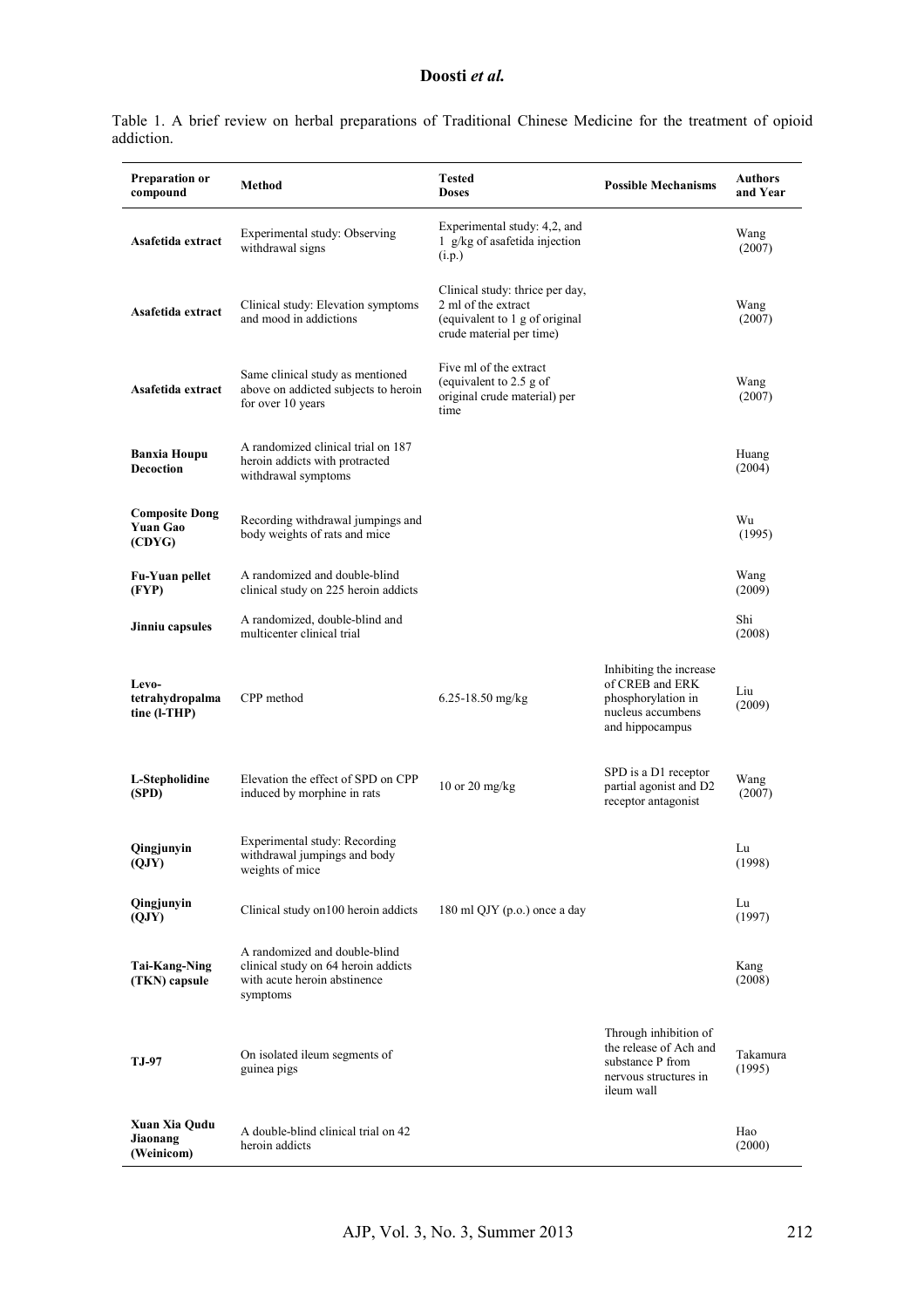| <b>Plant or preparation</b>        | <b>Methods</b>                                        | <b>Tested</b><br><b>Doses</b> | <b>Possible Mechanisms</b>                              | <b>Active Ingredients</b><br>in the Plant | <b>Authors</b> (year) |
|------------------------------------|-------------------------------------------------------|-------------------------------|---------------------------------------------------------|-------------------------------------------|-----------------------|
| Mentate                            | Tail-flick test.<br>Naloxone-<br>precipitated jumping | 20-500<br>mg/kg(s.c.)         | No intrinsic analgesia                                  | ۰                                         | Kulkarni (1992)       |
| Shilajit (an aurvedic<br>exudates) | Hot plate test                                        |                               | No intrinsic analgesia,<br>Immunomodulatory<br>effects. | Humic acid, Fulvic<br>acid                | Tiwari (2001)         |

Table 2. A brief review on herbal preparations of Traditional Indian Medicine for the treatment of opioid addiction.

# **Disscussion**

Traditional medicine systems of different regions such as China and India may be a reasonable option for the treatment of opioid dependence and withdrawal Useful and effective preparations from these medical systems were mixed compositions from several plants*. Zingiber officinale, Magnolia officinalis, Coptis chinensis, Astragalus membranaceus, Glycyrrhiza glabra, Ziziphus jujube* as well as *Ferula, Pinellia, Corydalis,* and *Stephania* genera were some of the main components of these preparations. Many plant extracts have been investigated for their inhibitory effects on opioid dependence (Kulisic et al., 2004; Hosseinzadeh and Jahanian, 2010; Hosseinzadeh et al., 2007; Lopes-Lutz et al., 2008; Hosseinzadeh et al.,2008). These studies may provide mechanistic basis for compound herbal preparations. On the other hand, traditional compounds may have the advantage of potentiated effects and multiple modes of action.

Clinical studies on this subject show promise. A meta-analysis done in 2009, which included 21 studies with 2949 cases in total, compared traditional Chinese herbal medicine with alpha2-adrenergic or opioid agonists for heroin detoxification. Chinese herbal medicines were better in ameliorating withdrawal symptoms score than alpha2-adrenergic agonists. However, Chinese herbal medicines were as effective as opioid agonists, though with a slower onset of action. Chinese herbal medicines had better efficacy than alpha2-adrenergic agonists in decreasing anxiety at the late stage of the treatment period but there was no significant difference in decreasing anxiety between Chinese herbal medicines and opioid agonists. Adverse effects such as fatigue or dizziness observed in traditional Chinese herbal medicines were significantly less than alpha2-adrenergic agonists. However, there are not enough data to compare the adverse effects between traditional Chinese herbal medicines with opioid agonists (Liu et al., 2009a).

In some studies, mechanisms of the action of these preparations were investigated. These mechanisms were more various than chemical drugs which are mainly alpha2-adrenergic or opioid partial agonists. Some of the mechanisms include inhibition of the increase of CREB and ERK phosphorylation in nucleus accumbens and hippocampus, D1 receptor partial agonism and D2 receptor antagonism, inhibition of the release of Acetylcholine and substance P from nervous structures, and Immunomodulatory effects. These mechanisms may contribute to the fact that adverse effects such as dizziness and fatigue associated with these preparations tend to be milder than alpha2 adrenergics. Potential of dependencies was also less than opioid partial agonists.

In this review, we showed that Chinese plants, active ingredients of these plants,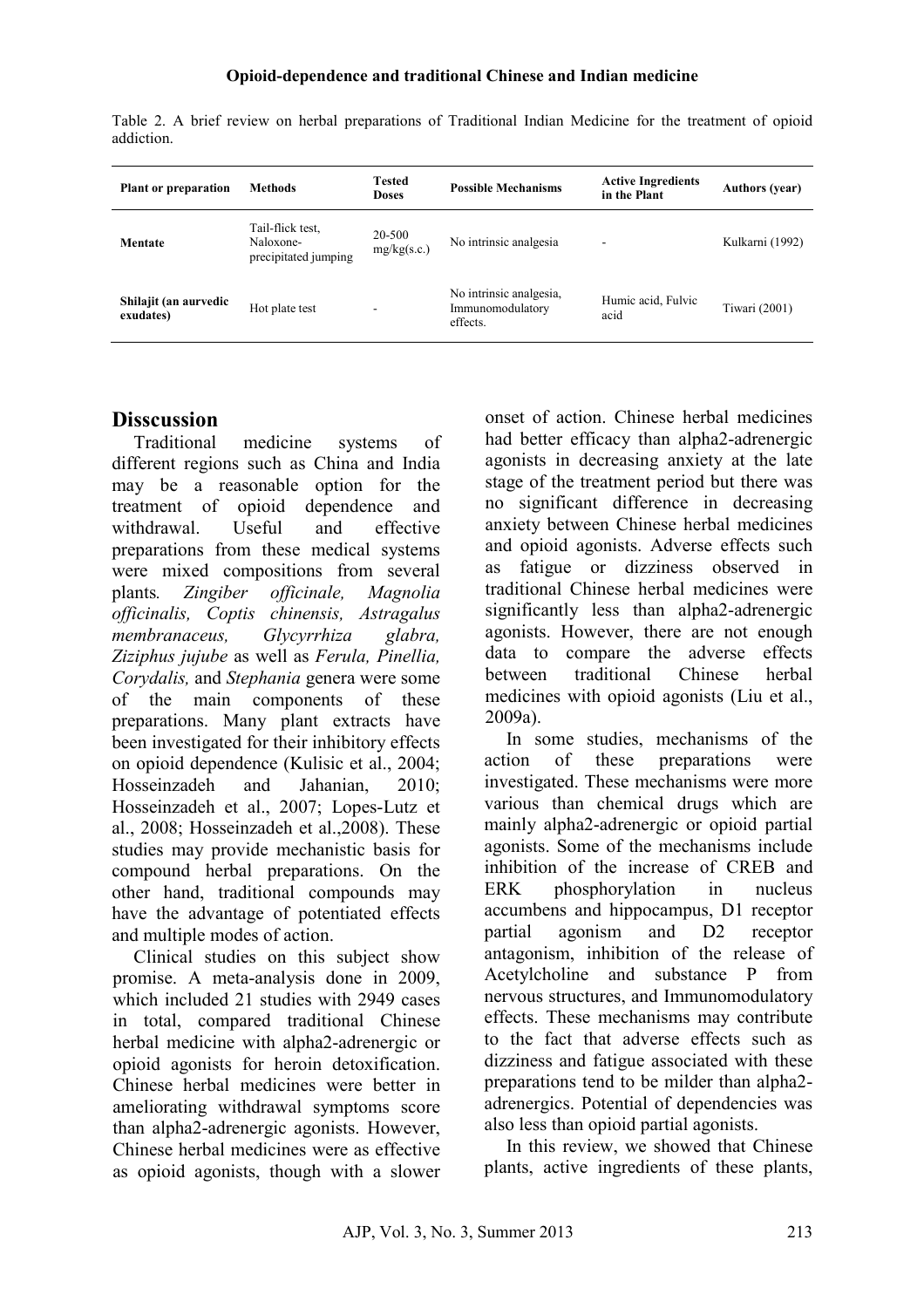and Chinese and Indian preparations are as effective as chemical drugs for treatment of opioid addiction while having milder adverse effects. Therefore, identifying these native plants, extracting their components, and producing herbal preparations similar to these drugs by mixing these native plants can be helpful to find new ways for treatment of opioid addiction in the future.

#### **Conflict of interest**

There is not any conflict of interest in this study.

### **References**

- Christie MJ. 2008. Cellular neuroadaptations to chronic opioids: tolerance, withdrawal and addiction. Brit J Pharmacol, 154: 384-396.
- Emami SA, Asgary S, Naderi GA, Ardekani MRS, Aslani S, Airin A, Kasher T, Sahebkar A. 2012. Investigation of antioxidant and anti-glycation properties of essential oils from fruits and branchlets of *Juniperus oblong* Rev. bras farmacogn, 22: 985-993.
- Grover JK, Rathi SS, Vats V. 2000. Preliminary study of fresh juice of *Benincasa hispida* on morphine addiction in mice. Fitoterapia, 71: 707-709.
- Hao W, Zhao M. 2000. A comparative clinical study of the effect of WeiniCom, a Chinese herbal compound, on alleviation of withdrawal symptoms and craving for heroin in detoxification treatment. J Psychoactive Drugs, 32: 277-284.
- Hosseinzadeh H, Dowlati S, Etemad L. 2008. Effects of *Stachys Byzantina C. Koch* Aerial Parts Aqueous Extract on Morphine Dependence and Tolerance in Mice. Pharmacologyonline, 2: 614-617.
- Hosseinzadeh H, Jahanian Z. 2010. Effect of *Crocus sativus L.* (saffron) Stigma and its Constituents, Crocin and Safranal, on Morphine Withdrawal Syndrome in Mice. Phytother Res, 24: 726-730.
- Hosseinzadeh H, Ramezani M, Ghorbani M. 2007. *Effect of Zhumeria majdae Rech. F. & Wendelbo* aerial parts extracts and fractions on morphine withdrawal syndrome in mice. J Med Plants Res, 6: 48-60.
- Huang DB, Yu ZF, Fu L . 2004. Clinical observation on effect of modified banxia

houpu decoction in treating patients with protracted heroin abstinence syndrome. Zhongguo Zhong Xi Yi Jie He Za Zhi, 24: 216-219.

- Innocenti M, Michelozzi M, Giaccherini C, Ieri F, Vincieri FF, Mulinacci N. 2007. Flavonoids and Biflavonoids in Tuscan Berries of *Juniperus communis L.*: Detection and Quantitation by HPLC/DAD/ESI/MS. J Agric Food Chem, 55: 6596-6602.
- Kang L, Li B, Gao L, Li S, Wang D, Hu M, Li J. 2008. Tai-Kang-Ning, a Chinese herbal medicine formula, alleviates acute heroin withdrawal. Am J Drug Alcohol Abuse, 34: 269-276.
- Kulisic T, Radonic A, Katalinic V, Milos M. 2004. Use of different methods for testing antioxidative activity of oregano essential oil. Food Chem, 85: 633-640.
- Kulkarni SK, Verma A. 1992. Prevention of development of tolerance and dependence to opiate in mice by BR-16A (Mentat), a herbal psychotropic preparation. Indian J Exp Biol, 30: 885-888.
- Liu TT, Shi J, Epstein DH, Bao YP, Lu L. 2009a. A meta-analysis of Chinese herbal medicine in treatment of managed withdrawal from heroin. Cell Mol Neurobiol, 29: 17-25.
- Liu YL, Yan LD, Zhou PL, Wu CF, Gong ZH. 2009b. Levo-tetrahydropalmatine attenuates oxycodone-induced conditioned place preference in rats. Eur J Pharmacol, 602: 321-327.
- Lopes-Lutz D, Alviano DS, Alviano CS, Kolodziejczyk PP .2008. Screening of chemical composition, antimicrobial and antioxidant activities of *Artemisia* essential oils. Phytochemistry, 69: 1732-1738.
- Lu H, Lan S, Wang G, Zhan C, Shi C. 1998. Experimental study on the effect of abstinence with herbal preparation qingjunyin. Zhong Yao Cai, 21: 245-248.
- Lu H, Wang G, Lan S, Yuan D, Zhan C. 1997. Clinial study of "qingjunyin" detoxification for the treatment of heroin addicts. Zhong Yao Cai, 20: 319-321.
- Mo ZX, An SL, Zhou JY. 2006. Effects of *Caulis Sinomenii* and sinomenine on morphine-induced place preference and brain histamine level in mice. Nan Fang Yi Ke Da Xue Xue Bao 26: 1709-1713.
- Oh KW, Eun JS, Kwon HN, Cho EY, Kim KM. 2007. Effects of (-)-epigallocatechin gallate